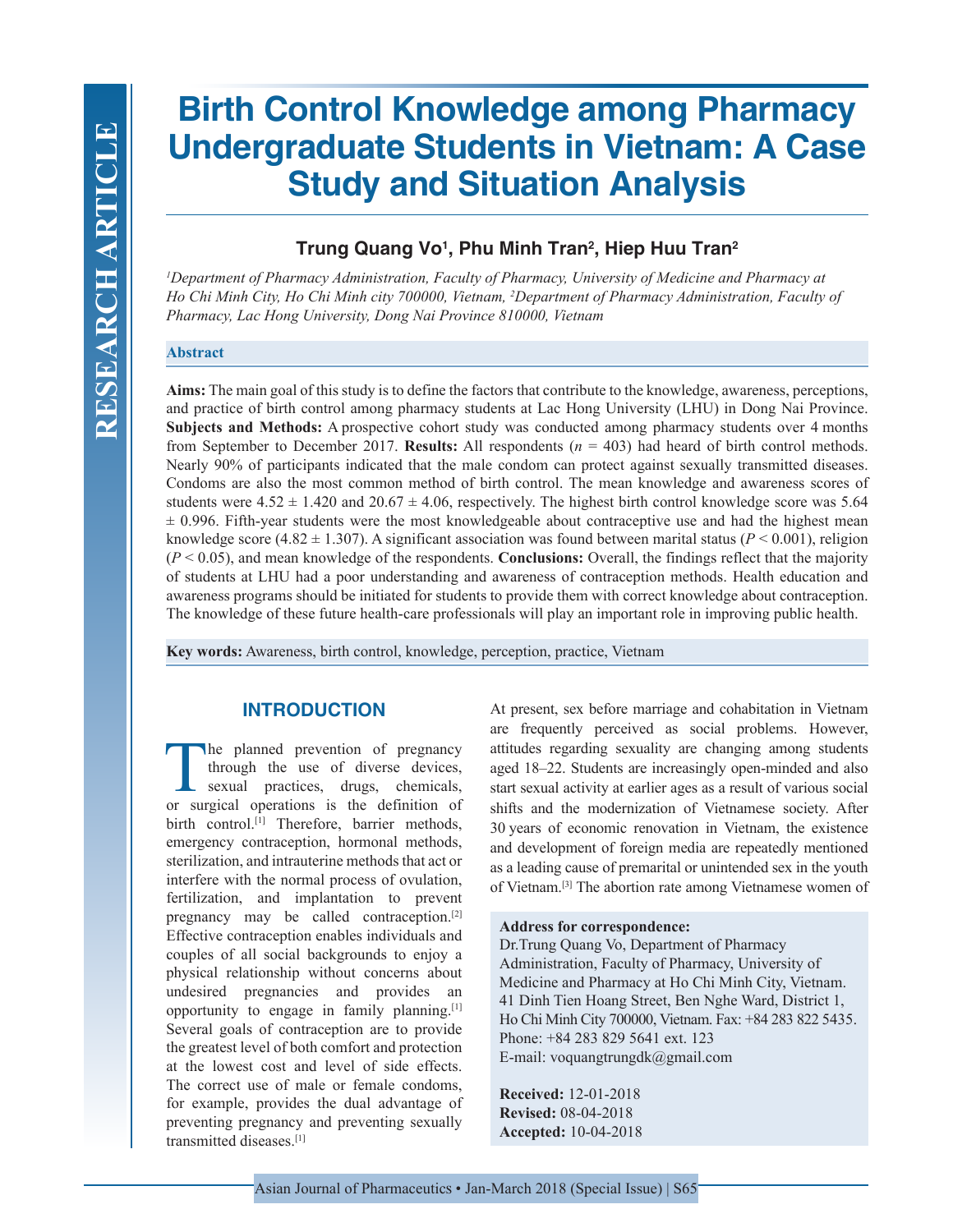reproductive age is 83 of every 1000 women, and women have an average of 2.5 abortions over the course of their lifetime. Hence, Vietnam ranks first in Asia and is one of the top five countries in the world in terms of frequency of abortions. About one million abortions per year are performed in Vietnam.

Unplanned pregnancy among students is an important national health problem and represents a major threat to female fertility, especially among adolescents in developing countries. During their studies, students travel far from home and lack parental supervision. Students often begin to experiment sexually, which can lead to undesired pregnancies and a host of other problems.[4] According to the Survey and Assessment of Vietnamese Youth (SAVY) 2, the average age at first sex among 14–25 years' old is 18.1 years, which decreased in comparison to SAVY 1 (19.6 years).[5,6] Teenage girls who get pregnant are more likely to drop out of school and rarely have the social and economic means to raise children.[7] Furthermore, SAVY 2 reported that 9.5% of adolescents had premarital sex. Specifically, 5.2% of women reported having premarital sex, while 13.6% of men reported having premarital sex. Moreover, 8.4% of sexually active women aged 15–24 reported having had an abortion.<sup>[6]</sup> Overall, youth and single women in Vietnam receive insufficient education on reproductive physiology, sexuality, and contraception. Those who are sexually active have little access to birth control through either the national family planning program or the private sector. As a consequence, many of these women come to rely on abortions.[8] In short, unexpected pregnancy in students poses multiple problems for universities and for society in developing countries.

Furthermore, contraception methods are effective in preventing pregnancies when properly used, and some methods have been shown to have health benefits, especially the risk of unwanted pregnancies, ectopic and molar pregnancies, abortion and sexually transmitted infections can be reduced by using contraception[9] Birth prevention services and products currently prevent 187 million unwanted pregnancies every year, including 60 million unintended births and 105 million abortions.<sup>[10]</sup> Birth control in the United States has led to an 86% decrease in teenage pregnancy over the past 40 years.[11] Peipert *et al*. indicated that providing free contraception to women considerably reduces unexpected pregnancies and abortion rates by 62–78%.[12] Several studies on the knowledge and practices of birth control, including attitudes toward birth control, have been carried out in countries such as China,[13] Malaysia,[14] and Pakistan.[15] For example, a cross-sectional study in Wuhan, China, showed that a better understanding of factors associated with birth control use among female students can enable colleges and families to protect students from unintended pregnancies. [13] Women with higher levels of education generally seek more contraceptive services and have lower rates of fertility compared to women of lesser educational achievement.<sup>[16,17]</sup> These examples show that reducing the rate of unplanned pregnancy is key to decreasing abortions around the world.

The present research study investigates the knowledge, awareness, practices, and perception of birth control among pharmacy students in Vietnam considering the demographic characteristics of students. A sufficient sample was considered to provide an informative assessment of using birth control use and to contribute to the National Strategy on Population of Vietnam to reduce unwanted pregnancies and associated abortions. As documented in various research studies, accurate, in-depth knowledge of birth control among pharmacy students tends to be low in developing countries in comparison to developed countries. In Vientiane, Laos, knowledge of emergency contraception pills among young adults is relatively low, and the number of misperceptions is high.[18] Similar results were found in Addis Ababa, Ethiopia, where a low level of knowledge and practice of emergency contraceptives was found among female university students.[19] In contrast, 752 student pharmacists in the United States had higher scores of contraceptive knowledge and had more favorable attitudes toward oral emergency contraceptives.[20] In addition, medical students in Germany correctly answered 50.3% of questions regarding contraceptives.[21] The main goal of the present study was to determine the factors that contribute toward the knowledge, awareness, practices, and perception (KAPP) of birth control among pharmacy students at a private university, Lac Hong University (LHU), in the Dong Nai Province of Southern Vietnam.

## **SUBJECTS AND METHODS**

#### **Study design and research tool**

This cross-sectional study was based on a 4-month survey from September to December 2017 conducted at LHU, Dong Nai Province, to assess the KAPP of contraception among undergraduate pharmacy students. A validated, selfadministered questionnaire was used to assess the KAPP of contraception and was based on a literature review of two previous studies.[14,22] The validity, reliability, and appropriateness of the questionnaire were pre-tested among 30 non-participants who supplied information about their sociodemographic characteristics and their KAPP of contraception.

The questionnaire was comprised of five sections. Section one had eight items that aimed to gather the demographic information of the respondents. The primary focus of section two was to assess general knowledge about contraception. Statements about contraception were rated by respondents using a nominal scale (yes/no) and a three-point Likert scale was provided for respondents. The mean knowledge score was then calculated with respect to the demographic variables of those surveyed [Table 1]. Section three was comprised of seven main items to explore respondents' awareness of birth control use [Table 3]. Section four was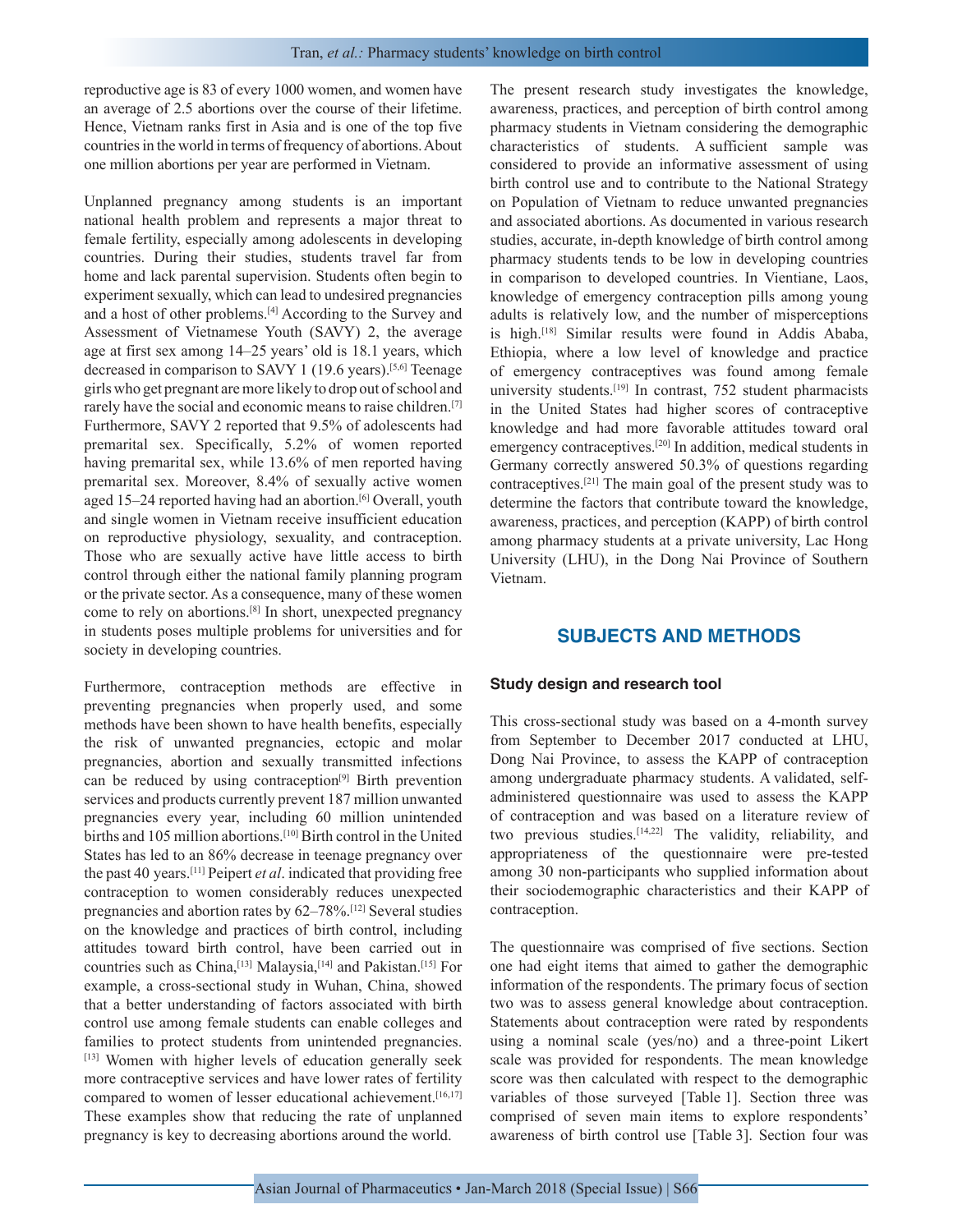| <b>Table 1:</b> Association of mean knowledge scores with demographic variables $(n=403; n \, (*)$ ) |                           |                            |             |  |
|------------------------------------------------------------------------------------------------------|---------------------------|----------------------------|-------------|--|
| <b>Characteristics</b>                                                                               | Number (%) of respondents | Mean±SD of knowledge score | $P$ value*  |  |
| Gender                                                                                               |                           |                            |             |  |
| Male                                                                                                 | 174 (43.2)                | $4.35 \pm 1.45$            | 0.384       |  |
| Female                                                                                               | 229 (56.8)                | $4.66 \pm 1.38$            |             |  |
| Ethnic                                                                                               |                           |                            |             |  |
| Vietnamese                                                                                           | 399 (99.0)                | $4.53 \pm 1.42$            | 0.096       |  |
| Chinese                                                                                              | 4(1.0)                    | $4.00 \pm 0.82$            |             |  |
| Religion                                                                                             |                           |                            |             |  |
| <b>Buddhism</b>                                                                                      | 96 (23.8)                 | $4.92 \pm 1.33$            | $0.002**$   |  |
| Roman Catholicism                                                                                    | 83 (20.6)                 | $4.19 \pm 1.46$            |             |  |
| None                                                                                                 | 222 (55.1)                | $4.49 \pm 1.41$            |             |  |
| Protestantism                                                                                        | 2(0.5)                    | $2.00 \pm 0.00$            |             |  |
| <b>Marital status</b>                                                                                |                           |                            |             |  |
| Single                                                                                               | 310 (76.9)                | $4.22 \pm 1.37$            | $< 0.001**$ |  |
| Married                                                                                              | 88 (21.8)                 | $5.64 \pm 0.99$            |             |  |
| <b>Divorce</b>                                                                                       | 5(1.2)                    | $3.80 \pm 0.84$            |             |  |
| Education program                                                                                    |                           |                            |             |  |
| Full-time <sup>1</sup>                                                                               | 255 (63.3)                | $4.01 \pm 1.31$            | 0.409       |  |
| Part-time <sup>2</sup>                                                                               | 148 (36.7)                | $5.41 \pm 1.15$            |             |  |
| Year of study                                                                                        |                           |                            |             |  |
| First year                                                                                           | 99 (24.6)                 | $4.41 \pm 1.62$            | $0.120**$   |  |
| Second year                                                                                          | 93(23.1)                  | $4.46 \pm 1.40$            |             |  |
| Third year                                                                                           | 102 (25.3)                | $4.71 \pm 1.25$            |             |  |
| Fourth year                                                                                          | 58 (14.4)                 | $4.22 \pm 1.43$            |             |  |
| Fifth year                                                                                           | 51(12.7)                  | $4.82 \pm 1.31$            |             |  |
| Total                                                                                                | 403 (100.0)               | $4.52 \pm 1.42$            |             |  |

<sup>1</sup>Studying in 5 years; <sup>2</sup>Studying in 4 years from technician pharmacy. \*Calculated by independent sample *t*-tests, \*\*Calculated by one-way ANOVAs. SD: Standard deviation

| <b>Table 2:</b> Knowledge of contraception among participants $(n \leq 8)$                                   |                          |                            |  |  |
|--------------------------------------------------------------------------------------------------------------|--------------------------|----------------------------|--|--|
| Opening question and statements                                                                              | <b>Correct responses</b> | <b>Incorrect responses</b> |  |  |
| 1. Have you heard of contraceptive methods?                                                                  | 403 (100.0)              |                            |  |  |
| 2. The risk of some types of cancer in women can be reduced by oral<br>contraceptives                        | 97(24.1)                 | 306 (75.9)                 |  |  |
| 3. A woman will not get pregnant within at least 2 months after having<br>stopped taking birth control pills | 202(50.1)                | 201 (49.9)                 |  |  |
| 4. Male condoms can protect against sexually transmitted diseases                                            | 334 (82.9)               | 69 (17.1)                  |  |  |
| 5. Common side effects of birth control pills include weight gain and<br>mood swings                         | 237 (58.8)               | 166 (41.2)                 |  |  |
| 6. It is safe to have sex during the period of infertility                                                   | 126 (31.3)               | 277 (68.7)                 |  |  |
| 7. There is an increased risk of breast cancer in women taking<br>estrogen-containing oral contraceptives    | 126 (31.3)               | 277 (68.7)                 |  |  |
| 8. To get birth control pills, women are required to have a prescription<br>from a doctor                    | 298 (73.9)               | 105(26.1)                  |  |  |

comprised of nine items to gather respondents' perception of birth prevention using a 5-point Likert scale [Table 5]. The last section of the study consisted of seven main questions to explore respondents' practice of family planning [Table 7].

## **Study population and sampling method**

LHU was founded in 1997 and represents the first private university in Dong Nai Province in the southern key economic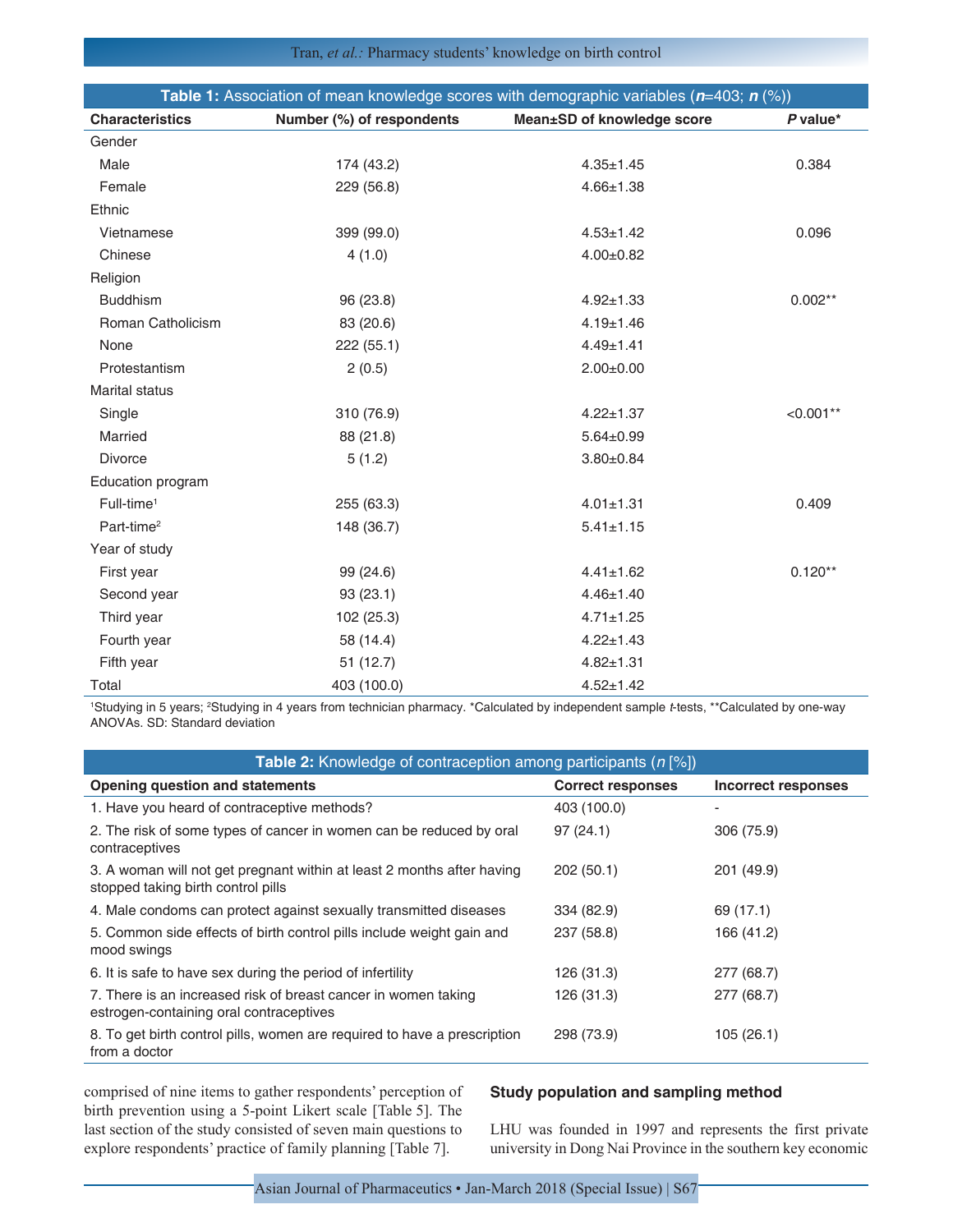#### Tran, *et al.:* Pharmacy students' knowledge on birth control

| <b>Table 3:</b> Awareness of contraception among participants ( $n \frac{1}{6}$ ) |                                                                                                                                            |                          |            |            |                 |                             |
|-----------------------------------------------------------------------------------|--------------------------------------------------------------------------------------------------------------------------------------------|--------------------------|------------|------------|-----------------|-----------------------------|
| Symbol                                                                            | Question                                                                                                                                   | Participants' responses  |            |            |                 |                             |
|                                                                                   |                                                                                                                                            | <b>Strongly</b><br>agree | Agree      | Not sure   | <b>Disagree</b> | <b>Strongly</b><br>disagree |
| A <sub>1</sub>                                                                    | Only women are responsible for using<br>contraceptive methods                                                                              | 17(4.2)                  | 14(3.5)    | 8(2.0)     | 138 (34.2)      | 226 (56.1)                  |
| A <sub>2</sub>                                                                    | Contraceptive methods are more harmful<br>than beneficial to health                                                                        | 39(9.7)                  | 122 (30.3) | 57 (14.1)  | 126 (31.3)      | 59 (14.6)                   |
| A3                                                                                | Contraceptive methods can protect the<br>health of families and society                                                                    | 98 (24.3)                | 235 (58.3) | 23(5.7)    | 23(5.7)         | 24(6.0)                     |
| A4                                                                                | The use of contraceptive methods in young<br>people will increase the risk of infertility in the<br>future                                 | 50 (12.4)                | 185 (45.9) | 53 (13.2)  | 87 (21.6)       | 28 (6.9)                    |
| A <sub>5</sub>                                                                    | Contraceptive pills are not 100% effective<br>in preventing pregnancy                                                                      | 52 (12.9)                | 209 (51.9) | 59 (14.6)  | 58 (14.4)       | 25(6.2)                     |
| A <sub>6</sub>                                                                    | Women's experiences of the side effects of<br>birth control can be diminished by changing<br>to a different or safer form of contraception | 39(9.7)                  | 149 (37.0) | 117 (29.0) | 82 (20.3)       | 16(4.0)                     |
| A7                                                                                | Discussing contraception with my partner is<br>embarrassing                                                                                | 18 (4.5)                 | 25(6.2)    | 45 (11.2)  | 200 (49.6)      | 115 (28.5)                  |

**Table 4:** Association of contraception awareness with demographic variables **Question** *P* **value\* Year Gender Marital status Education system** A1 0.152 0.027 <0.001 <0.001 <0.001 A2 0.010 0.300 <0.001  $\leq 0.300$ A3 0.430 0.430 0.273 0.092 0.406 A4 0.130 0.737 0.002 <0.001 A5 0.034 0.002 0.053 <0.001 A6 0.380 0.801 <0.001 <0.001 A7  $<$  0.001  $<$  0.014 0.001  $<$  0.001  $<$  0.001  $<$  0.001

\*Chi‑square test

zone of Vietnam. Specifically, LHU is a multidisciplinary and multilevel educational institution that provides vocational, college, undergraduate, and postgraduate education. The university currently has 9 faculties, 20 branches, and 29 majors with an enrolment of more than 20,000 students. The Faculty of Pharmacy was established in 2012. Students may obtain a bachelor's degree, which includes practical and research training and transmits knowledge and skills for prospective pharmacists. This university generates highly qualified professionals for Dong Nai Province and other regions.

#### **Calculation of sample size and sample assignment**

The number of participants were determined using the following formula applicable to survey research that is based on normal to hypergeometric approximation:

Where  $n =$  the sample size of pharmacy students at LHU,  $p = 0.5$ ,  $d =$  the rate of allowable error, and  $z =$  the standard normal deviation at a 95% confidence interval. Based on the aforementioned formula, the obtained sample size should be equal to the following 2:

To eliminate errors related to the survey size, the sample size was increased by a factor of 110% to allow for a lack of follow-up and non-response. All factors were based on expert opinion. Overall, 423 participants were surveyed in this prospective cohort study. The convenience sampling method was used, and questionnaires were self-administered (using paper and pencil). In particular, a 43-item questionnaire was used to assess university students' knowledge of contraceptive.

### **Data collection**

The respondents participating in this survey had different ages, genders, marital status, and educational backgrounds. No specific criteria for inclusion and exclusion were used for this survey. However, respondents who were unwilling to participate were excluded from this study. Verbal consent to participate in this study was provided by all respondents as an ethical requirement.

The original questionnaires were hand-delivered to students in lecture halls. An investigator provided a brief introduction and instructions and later visited the students to collect the completed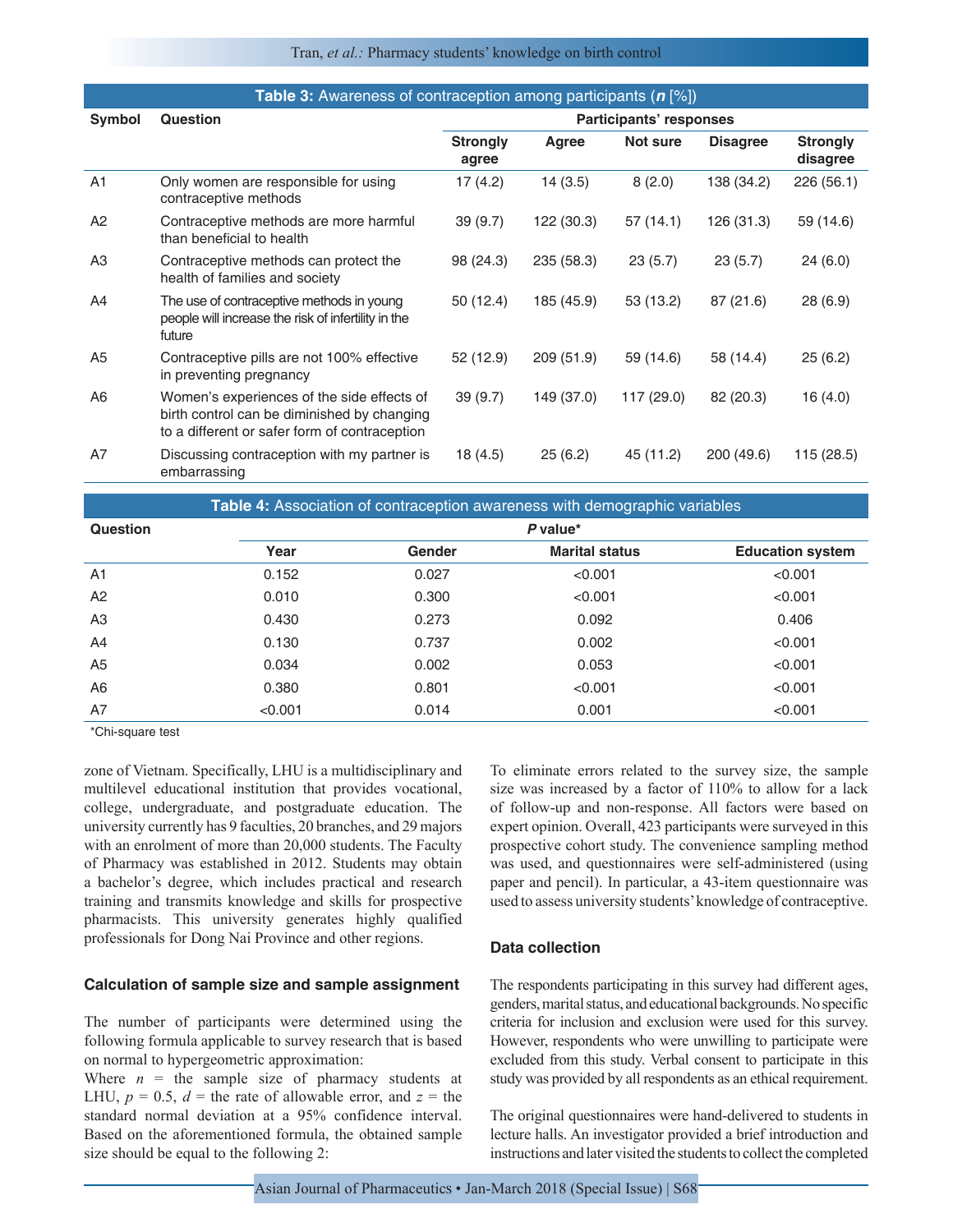| <b>Table 5:</b> Perception of contraception among participants ( $n$ [%])                                                                                                               |                          |                                |            |                 |                             |  |
|-----------------------------------------------------------------------------------------------------------------------------------------------------------------------------------------|--------------------------|--------------------------------|------------|-----------------|-----------------------------|--|
| Question                                                                                                                                                                                |                          | <b>Participants' responses</b> |            |                 |                             |  |
|                                                                                                                                                                                         | <b>Strongly</b><br>agree | Agree                          | Not sure   | <b>Disagree</b> | <b>Strongly</b><br>disagree |  |
| It is unnecessary to purchase<br>contraceptives                                                                                                                                         | 6(1.5)                   | 25(6.2)                        | 22(5.5)    | 190 (47.1)      | 160 (39.7)                  |  |
| Courage is needed to purchase<br>condoms from pharmacies,<br>conventional shops, or dispensaries                                                                                        | 12(3.0)                  | 69 (17.1)                      | 44 (10.9)  | 175 (43.4)      | 103 (25.6)                  |  |
| Using condoms will generate less<br>sexual pleasure during sexual<br>intercourse                                                                                                        | 29 (7.2)                 | 147 (36.5)                     | 151 (37.5) | 55 (13.6)       | 21(5.2)                     |  |
| Changing attitudes have led males<br>to participate in contraception and to<br>increase the rate of contraception use in<br>some areas                                                  | 99 (24.6)                | 216 (53.6)                     | 44 (10.9)  | 24(6.0)         | 20(5.0)                     |  |
| Contraception can reduce the fear of<br>unwanted pregnancy and allow women<br>the freedom to enjoy a sexual relationship                                                                | 51 (12.7)                | 230 (57.1)                     | 56 (13.9)  | 57(14.1)        | 9(2.2)                      |  |
| Contraceptives allow women to pursue<br>higher education by delaying pregnancy<br>and to achieve some measure of<br>economic security                                                   | 76 (18.9)                | 250 (62.0)                     | 37(9.2)    | 31(7.7)         | 9(2.2)                      |  |
| The use of contraceptive methods is<br>complicated                                                                                                                                      | 20(5.0)                  | 82 (20.3)                      | 126 (31.3) | 135 (33.5)      | 40 (9.9)                    |  |
| Sex education, including contraception,<br>should be introduced at an early age                                                                                                         | 91 (22.6)                | 168 (41.7)                     | 53 (13.2)  | 67 (16.6)       | 24(6.0)                     |  |
| Health-care providers should provide<br>counselling on contraceptive methods,<br>their mechanisms of action, their best<br>time to use, and their possible side<br>effects to all women | 168 (41.7)               | 189 (46.9)                     | 22(5.5)    | 9(2.2)          | 15(3.7)                     |  |

questionnaires. Of the 423 questionnaires that were distributed, 9 were not returned, and 11 were incorrectly completed. A total of 403 respondents met the survey requirements.

#### **Data analysis**

A descriptive analysis was performed in the Statistical Package for the Social Sciences version 20. Furthermore, to identify the factors affecting the KAPP toward contraceptive medicine, a covariate analysis was applied using gender (reference: Male) and field of education (reference: Non-health science) as the covariates. A significance value of 0.05 was set in the analysis of respondents' responses. Knowledge and attitudes were assessed by a scoring system based on the research of Elkalmi *et al*. [12]

## **Ethical clearance**

The study design was approved by the LHU. All participants in this study voluntarily participated in answering the questionnaire. The responses were kept private, and the respondents remained anonymous. The results are expressed as numbers and statistics and are discussed without using the names of respondents.

## **RESULTS**

Surveys were distributed to a total of 423 respondents, of which 403 completed the survey, resulting in a response rate of 95.3%. The remaining variables for intergroup comparisons were gender (43.2% of male and 56.8% of female) and ethnicity (99% Kinh and 1% Hoa ethnicity). The majority of participants (76.9%) were single. More than half of respondents (55.1%) were nonreligious. Most students (63.3%) were studying full time.

The mean knowledge scores of the respondents were  $4.52 \pm 1.420$ . The highest birth control knowledge score was  $5.64 \pm 0.996$ . The 5-year students were the most knowledgeable about contraceptive use and had the highest average knowledge score (4.82  $\pm$  1.307). A significant association was found between religion (*P* < 0.05), marital status (*P* < 0.001), and the mean knowledge score of the participants.

Of the 403 students that answered the questionnaire, all had heard of contraceptive methods. Nearly 90% of respondents  $(n = 403)$  indicated that male condoms can protect against sexually transmitted diseases. In addition, more than 70% of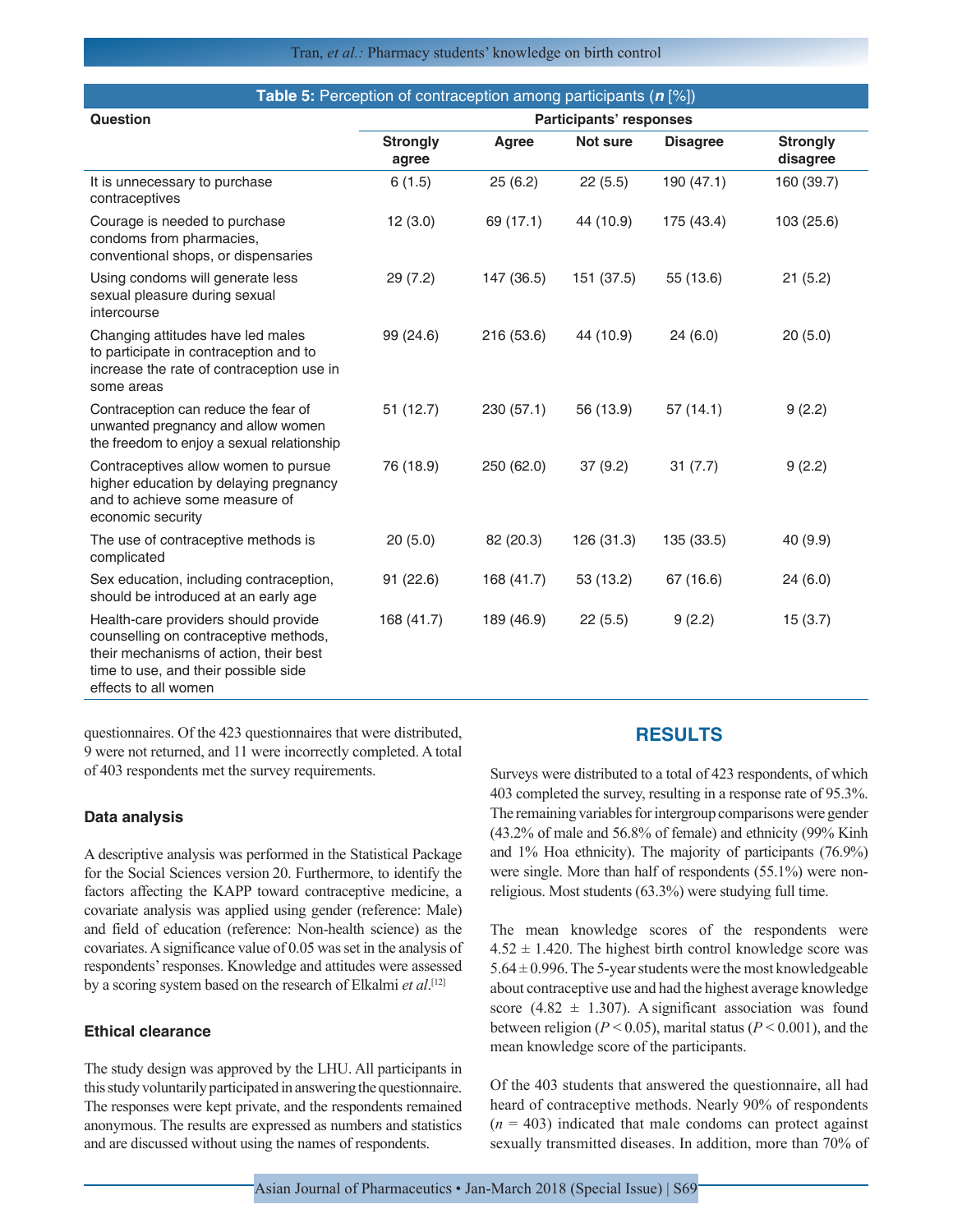#### Tran, *et al.:* Pharmacy students' knowledge on birth control

| Table 6: Association of perception with demographic variables |            |        |                       |                         |
|---------------------------------------------------------------|------------|--------|-----------------------|-------------------------|
| <b>Questions</b>                                              | $P$ value* |        |                       |                         |
|                                                               | Year       | Gender | <b>Marital status</b> | <b>Education system</b> |
| P <sub>1</sub>                                                | 0.006      | 0.189  | 0.153                 | 0.001                   |
| P <sub>2</sub>                                                | 0.042      | 0.510  | < 0.001               | < 0.001                 |
| P <sub>3</sub>                                                | 0.002      | 0.001  | < 0.001               | < 0.001                 |
| P <sub>4</sub>                                                | 0.011      | 0.032  | < 0.001               | < 0.001                 |
| <b>P5</b>                                                     | 0.011      | 0.810  | 0.096                 | 0.001                   |
| P <sub>6</sub>                                                | 0.014      | 0.445  | 0.048                 | < 0.001                 |
| P7                                                            | 0.033      | 0.037  | 0.001                 | < 0.001                 |
| P <sub>8</sub>                                                | 0.032      | 0.064  | < 0.001               | < 0.001                 |
| P <sub>9</sub>                                                | 0.001      | 0.178  | 0.001                 | < 0.001                 |

*P* value was calculated by Mann–Whitney and Krusal–Wallis test

| Table 7: Practice of using contraception among<br>participants $(n [\%])$ |               |  |  |  |
|---------------------------------------------------------------------------|---------------|--|--|--|
| Question                                                                  | Frequency (%) |  |  |  |
| Ever used contraception $(n=403)$                                         |               |  |  |  |
| Yes                                                                       | 168 (41.7)    |  |  |  |
| No                                                                        | 235 (58.3)    |  |  |  |
| Type of contraceptive used (n=298)                                        |               |  |  |  |
| Contraception pills                                                       | 87 (29.2)     |  |  |  |
| Condoms                                                                   | 133 (44.6)    |  |  |  |
| Emergency oral contraceptives                                             | 53 (17.8)     |  |  |  |
| Coitus interruptus                                                        | 2(0.7)        |  |  |  |
| Etonogestrel implants                                                     | 2(0.7)        |  |  |  |
| Intrauterine devices                                                      | 21(7.0)       |  |  |  |
| Reason for choosing contraceptive<br>method $(n=258)$                     |               |  |  |  |
| Convenient to use                                                         | 132 (51.2)    |  |  |  |
| Has no side effects<br>(weight gain, nausea, etc.)                        | 17 (6.6)      |  |  |  |
| Not easy to forget                                                        | 27 (10.5)     |  |  |  |
| Low cost                                                                  | 59 (22.9)     |  |  |  |
| Long-acting effectiveness                                                 | 16 (6.2)      |  |  |  |
| Other                                                                     | 7(2.7)        |  |  |  |
| Reason for using contraceptive<br>method $(n=209)$                        |               |  |  |  |
| Fear of pregnancy                                                         | 139 (66.5)    |  |  |  |
| Advised by health worker                                                  | 22 (10.5)     |  |  |  |
| To avoid sexually transmitted diseases                                    | 14(6.7)       |  |  |  |
| To delay menstrual cycle                                                  | 8(3.8)        |  |  |  |
| To treat acne                                                             | 6(2.9)        |  |  |  |
| At request of partner                                                     | 18 (8.6)      |  |  |  |
| Other                                                                     | 2(1.0)        |  |  |  |

respondents (*n* = 298) correctly affirmed the statement "To get birth control pills, women are required to have a prescription from a doctor." In contrast,  $75.9\%$  ( $n = 306$ ) of respondents incorrectly answered the statement about whether the risk of certain types of cancer in women can be reduced by birth control pills.

Three hundred and sixty-four respondents (90.3%) disagreed or strongly disagreed that only women are responsible for using contraceptive methods. Similarly, 82.6% of respondents agreed or strongly agreed that contraceptive methods can protect the health of families and society. In contrast, a few students (4.5%) strongly agreed that discussing contraception with their partner is embarrassing. Furthermore,  $64.8\%$ of respondents believed that contraceptive pills are not 100% effective in preventing pregnancy. Overall, the mean awareness score of participants was  $20.67 \pm 4.06$ .

Few students (1.5%) strongly agreed that the purchase of contraceptives is unnecessary. No more than half of participants (37.5%) were unsure whether the use of condoms would create less sexual pleasure during sexual intercourse. Most students (88.6%) agreed or strongly agreed that health-care providers should provide counseling on contraceptive methods to all women in addition to information on their mechanism of action, their best time of use, and their possible side effects. In fact, 69.3% of female students agreed or strongly agreed with this statement (*P*  $<$  0.001). Meanwhile, 315 students (78.2%) agreed that male attitudes toward contraceptive methods are changing. Only 20 students (5.0%) strongly agreed that the use of contraceptive methods is complicated.

The practice of contraceptive use among respondents is presented in Table 7. One hundred and sixty-eight (41.7%) students have used contraception, and condoms  $(51.2\%; n = 133)$  are the most common method because of their convenience of use. Other contraceptive methods included vaginal diaphragms, emergency oral contraceptives, vasectomy, spermicides, etonogestrel implants, and intrauterine devices, which were either comparatively uncommon or not used. More than half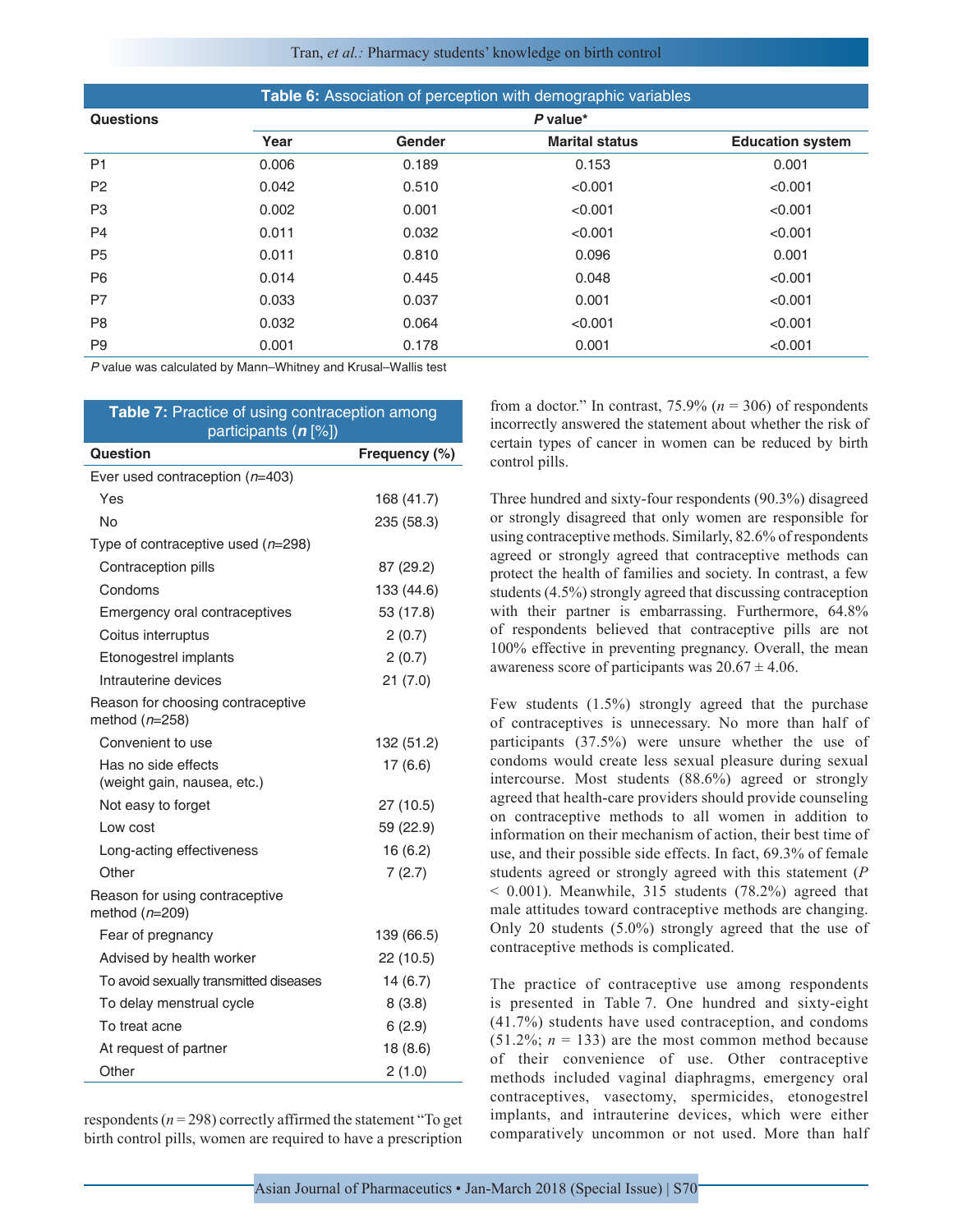of students choose to use birth control because of a fear of pregnancy (66.5%). Other students used birth control following health workers' advice (66.5%) or at their partners' request (8.6%). While most chose birth control that was convenient to use  $(n = 132)$ , some also preferred methods that were not easy to forget (10.5%), low cost (22.9%), and without side effects (6.6%).

## **DISCUSSION**

These findings of this study indicated that the knowledge and awareness of birth control of pharmacy students at LHU were lower than the rates reported in other studies in Malaysia, [14] Nigeria,[23,24] and South Africa.[25] However, increasing levels of awareness can be attributed to the increasing use of social networks/media, which was identified as one of the main sources of knowledge in this study. This finding is consistent with other studies that identified the internet and social media as the greatest sources of health-related information for undergraduate students.[26] Notably, some studies have demonstrated that high awareness and knowledge of contraceptive methods did not signify that these methods were popular or highly utilized. For instance, the regular usage of family planning among sexually active, single undergraduate students at a tertiary institution in Kano State, Nigeria, was low  $(15.63\%)$ ,<sup>[23]</sup> and only 38.0% of the University of Venda's (South Africa) male students reported correctly using a method for preventing pregnancy.[25] This confirms that awareness and knowledge of contraceptive methods do not necessarily translate to the use of contraception.

Slightly less than half of students (41.7%) involved in this study reported having used contraception. Condoms were most frequently used (44.6%), followed by contraception pills (29.2%) and emergency oral contraceptives (17.8%). Other methods such as coitus interruptus and etonogestrel implants were rarely mentioned. Most students (82.9%) were also aware that male condoms can protect against sexually transmitted diseases. The primary motivation for using contraception was to avoid pregnancy. The main reasons for choosing contraceptive methods were related to convenience of use and low cost. In another study, individuals who received a lesson on the human immunodeficiency virus later had higher rates of condom use at last intercourse; therefore, health education can help increase condom use in certain subgroups.[27] However, in the present study, around 50% of respondents also believed that using condoms would produce less sexual pleasure during sexual intercourse.

Nearly 80% of respondents believed that the risk of some types of cancer in women cannot be reduced by oral contraceptives. The majority women are not exposed to long-term cancer threats using oral contraceptives; instead, many women have effectively lower risks of some cancers for many years after ceasing oral contraceptives.[28] Furthermore, the pharmacy students did not believe that oestrogen-containing oral contraceptives were related to a high risk of breast cancer in women (68.7%). However, a research study on African–American women showed that persistent and recent usage of oral contraceptives was associated with a greater risk of breast cancer.<sup>[29]</sup> Therefore, pharmacy students should recognize their gaps in knowledge with respect to contraceptives. More than 80% of respondents agreed with the statement that birth control represents an opportunity for women to pursue higher education and higher incomes.Kallner *et al*. demonstrated that women achieved higher knowledge and higher incomes by stopping childbirth.<sup>[9]</sup> More than half of our respondents affirmed that sex education, including contraception, should be introduced at an early age.

Pharmacy students should receive training on communicating about birth control in addition to health education. Advance practice lessons could be implemented to provide students with more in-depth knowledge about the correct use of contraception and the selection of an appropriate method. In particular, freshman should have a basic knowledge of birth control. In addition, a website on contraception could be created. Such a website could be easily accessed by students and be continuously updated. Furthermore, real-life scenarios and situations could be presented. Finally, individuals with questions could anonymously contact professional healthcare providers through an online message system, keeping individuals' information private.

However, the present study also has some limitations. The research was only carried out at one department of LHU. Hence, the results cannot be generalized to pharmacy students across Vietnam. Further studies are required to establish statistics on contraceptive methods and use at the national level, although the present study can serve as a basis for a nationwide study evaluating the KAPP of pharmacy students in regard to contraception.

## **REFERENCES**

- 1. Jain R, Muralidhar S. Contraceptive methods: Needs, options and utilization. J Obstet Gynaecol India 2011;61:626-34.
- 2. Obrowski M, Obrowski S. Birth control-current contraception devices and medications: Clinical review. MOJ Womens Health 2016;2(1):22.
- 3. Watanabe K. The cross sectional study on the association between sexual awareness and cognitive social capital among high school students in ho chi minh city, vietnam. Adv Sex Med 2016;6:8.
- 4. Vietnamese Ministry of Health, General Statistics Office of Vietnam. Survey and Assessment of Vietnamese Youth (SAVY), 2003. [Distributor]; 2009.
- 5. Vietnamese Ministry of HGSOo, Vietnam. Survey and Assessment of Vietnamese Youth (SAVY), 2003. Interuniversity Consortium for Political and Social Research